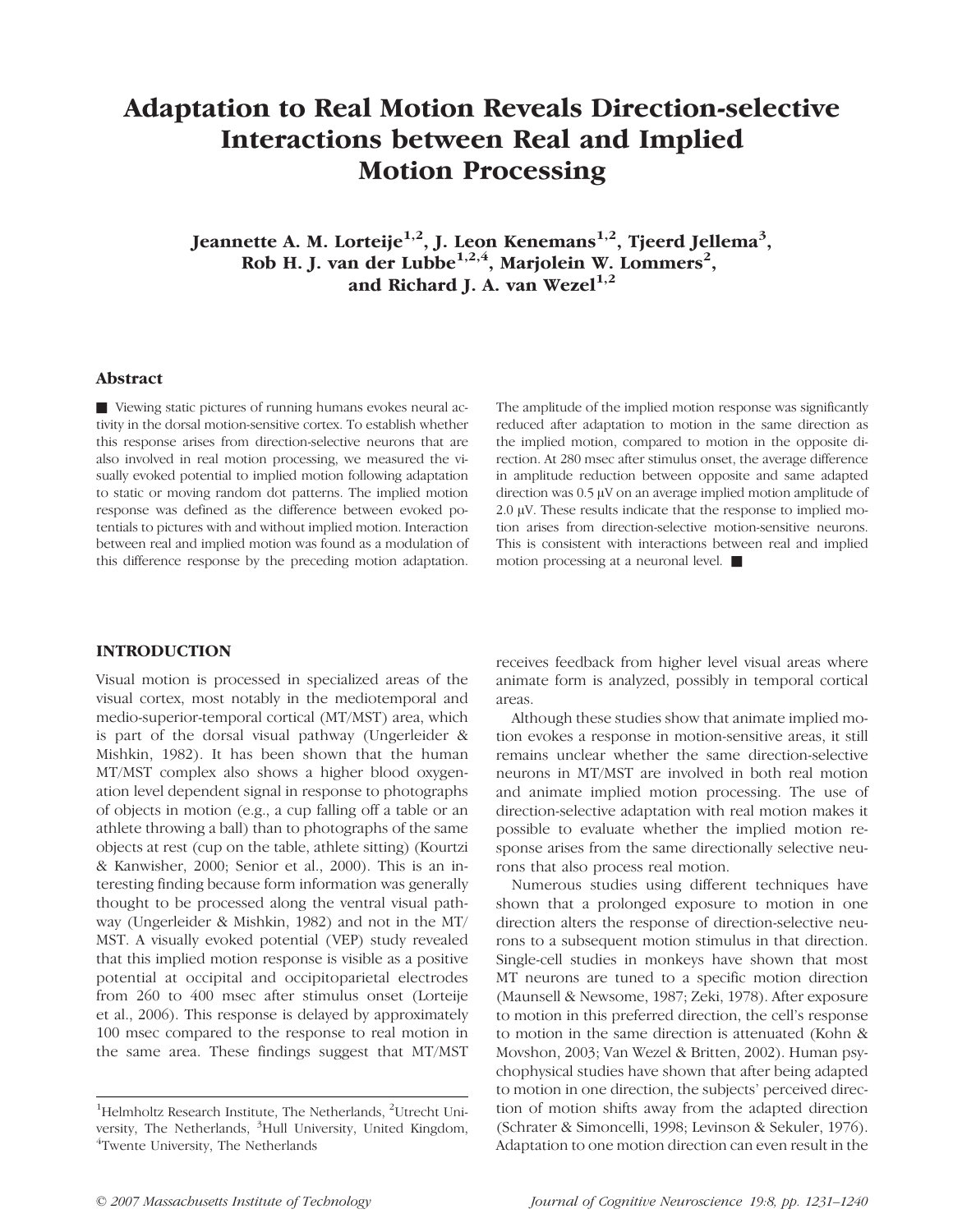perception of an illusionary motion in the opposite direction, that is, a motion after effect (Mather, Verstraten, & Anstis, 1998). Furthermore, functional magnetic resonance imaging (fMRI) revealed a decrease in response to motion in the human MT+ complex when it is preceded by motion adaptation in the same direction (Huk, Ress, & Heeger, 2001). This decrease did not occur when the preceding adaptation occurred in the opposite direction.

Bach and Ullrich (1994) showed that components of the motion VEP can be modulated by motion adaptation, especially a positive peak around 110 to 130 msec after stimulus onset (P1) and a negative peak around 180 msec after stimulus onset (N200). Comparison of motion VEPs with eight different directions deviating from the adapted direction revealed that especially the N200 could be modulated by motion adaptation in a direction-specific manner (Hoffmann, Unsold, & Bach, 2001); that is, VEPs to motion directions approaching the adaptation direction were much stronger attenuated than VEPs to motion in opposite directions of the adapted direction. In another study with a similar paradigm, it has been shown that the N200 is not only direction specific, but also speed specific (Heinrich, van der Smagt, Bach, & Hoffmann, 2004). This indicates that this negative response reflects, at least partly, MT/MST activation.

To test the hypotheses that motion-sensitive neurons are also responsive to implied motion and that this interaction is directionally selective, we recorded VEPs to implied motion after three different types of adaptation: (1) a static random dot pattern (RDP), (2) an RDP moving in the same direction as the implied motion, and (3) an RDP moving in the opposite direction as the implied motion. The advantage of this paradigm is that the implied motion test stimuli are always the same; only the preceding adaptation by real motion varies.

In addition to a direction-invariant attenuation of the implied motion response caused by motion adaptation versus static adaptation, we found direction-specific adaptation effects. Most notably, the positive implied motion peak around 280 msec was reduced after motion adaptation in the same direction compared to static adaptation and adaptation in the opposite direction. These results provide evidence that the same motion direction-selective neurons process both real and implied motion.

# METHODS

# Subjects

Twelve women and 11 men participated in this study. All of the participants were naive to the purpose of the study. They had given written informed consent and were paid for expenses. The experiment was conducted in accordance with the declaration of Helsinki (World Medical Association 2000). Recordings from five subjects had

to be discarded due to excessive eye movements or noise, leaving data from 10 men and 8 women. These remaining 18 subjects were aged between 19 and 26 years  $(22.1 \pm 0.4 \text{ years}, \text{mean} \pm \text{SEM})$  and reported normal or corrected-to-normal visual acuity. One man was lefthanded; all other subjects were right-handed.

# Stimuli

Stimuli were presented within a round aperture (radius of  $4.3^{\circ}$ , black surround) in the middle of the screen. Participants were asked to fixate on a red square (0.2 $\degree$   $\times$  $(0.2^{\circ})$  in the center of the screen during trials and to refrain from blinking during the test stimulus.

Trials consisted of an adaptation phase (2000 msec), a variable interstimulus interval (ISI, ranging from 500 to 600 msec), and a test stimulus (500 msec) (Figure 1). Three types of adaptation were used: a static RDP, a leftward-moving RDP, and a rightward-moving RDP. These different conditions were presented in separate recording blocks to enable top-up adaptation. To ensure strong adaptation at the first trial, every block was preceded by 17 sec of adaptation.

The duty cycle (test duration as a percentage of the total trial duration) of the test stimulus ranged between 16% and 17%, dependent on the length of the variable ISI. At duty cycles higher than 20%, test periods containing real motion could cause adaptation effects resulting in an invalid ''unadapted'' baseline (Bach & Ullrich, 1994). Although the test periods in the current study did not contain real motion, implied motion may cause similar adaptation effects. However, with this duty cycle the unadapted baseline condition was valid.

In the adaptation phase, participants viewed an RDP that consisted of black and white dots  $(0.1^{\circ} \times 0.1^{\circ})$ against a gray background. The dot density was 2% of the total background surface: 1% white and 1% black dots. Average luminance of the RDP was  $38 \text{ cd/m}^2$ . The RDPs either moved coherently to the right or left at  $6.8^{\circ}/sec$ , or remained stationary. The final frame of the adapting RDP remained static during the ISI and remained on screen as a static background during the test stimulus. At the onset of the next adaptation period, the RDP was refreshed. Only one sequence of dot motion was shown, in left or right moving order, such that the background for test stimuli preceded by the same direction of adaptation motion was always the same.

The test stimulus consisted of pictures of human agents profiled toward the right or left. The human agents either expressed implied motion (running; Figure 1, top) or did not express implied motion (standing still; Figure 1, bottom). During the test, the RDP remained static. The test contained no real motion, only motion implied by the pictures. These photographs, which were stills from digitally recorded movie clips, showed one of three different persons (two men, one woman). Persons in the photographs were  $6^\circ$  in height.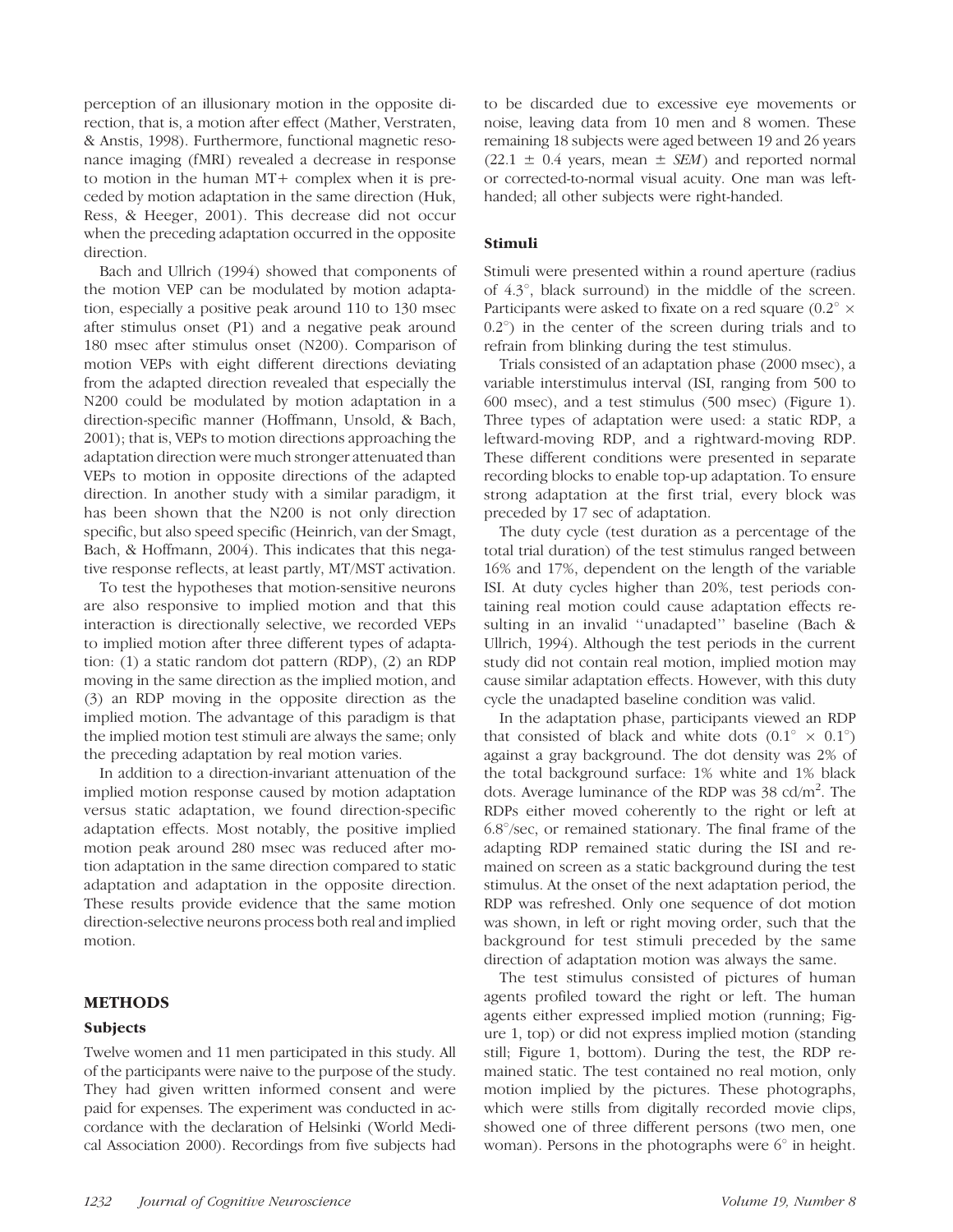Figure 1. Trials consisted of an adaptation period, a variable ISI, and a test period. During the adaptation period, the RDPs could move to the left or right, or remain static for baseline recordings. However, during the ISI and the test period, the RDP remained static in the background. The test period did not contain any real motion onset, only motion implied by the pictures. The human agents in the (static) test pictures either expressed implied motion (top picture) or did not express implied motion (bottom picture). The running/viewing directions for both implied and implied motionless pictures could be to the left or right. The implied motion response was established as the subtraction VEP of the evoked potentials to pictures with implied motion minus the evoked potentials to pictures without implied motion.



To diminish the influence of luminance on the VEP, the average luminance of the persons (not the background) in the implied motion photographs was adjusted to match that of their implied motionless counterparts.

The difference between the average response to implied motion stimuli minus the average response to stimuli without implied motion was calculated for every subject. This subtraction potential eliminates responses to processes that are common in both conditions, such as stimulus onset or face recognition, and thus mainly reflects the implied motion response. Therefore, whenever we speak about ''the implied motion response,'' we refer to this subtraction potential.

The photographs were presented randomly in both directions. The adapted motion could thus be in the same or opposite direction as the implied motion or as the profiled direction of the images without implied motion. Direction of motion in the RDP and direction of implied motion in the picture were combined in the analysis as same or opposite when they were in the same or opposite direction, respectively. Every condition was presented 240 times.

#### Experimental Procedure

Participants were seated in a comfortable chair in a darkened room. They sat in front of a 17-in. computer monitor with a screen resolution of  $1024 \times 768$  pixels, 85 Hz, at a viewing distance of 85 cm. The experiment was run in Presentation (Neurobehavioral Systems, Albany, CA) and consisted of six blocks of 25 min. Blocks were separated by breaks of at least 3 min to prevent fatigue and transfer of adaptation from motion blocks onto other blocks. Blocks were presented in a weighted ACBBCA order, with A and B being motion adaptation blocks in either left or right direction (varying across subjects) and with C being stationary adaptation blocks.

A detection task was included to ensure that participants attended to all stimuli. The target stimuli were photographs in which the person was shown from a frontal angle, either running or standing. Participants had to press a button upon detection of a target. The number of targets was 6% of the total number of trials and they were presented at random. All 18 subjects detected well above 97% of the attention task stimuli. Five subjects reported a single false alarm, when no target had been presented.

The electroencephalogram (EEG) was recorded from 59 Ag/Cl ring electrodes, which were mounted in an elastic cap (Braincap, Brain Products, Germany). Scalp electrodes were distributed according to the 10/10 system. Additional electrodes included two electrodes above and below the left eye to record the vertical electrooculogram (EOG), two electrodes on the outer canthi of both eyes for horizontal EOG and one grounding electrode. In addition, two electrodes were applied on both mastoids. Resistance between skin and electrodes was kept below 2 k $\Omega$  throughout the experiment. BrainVision Recorder (Brain Products, Munich, Germany) was used to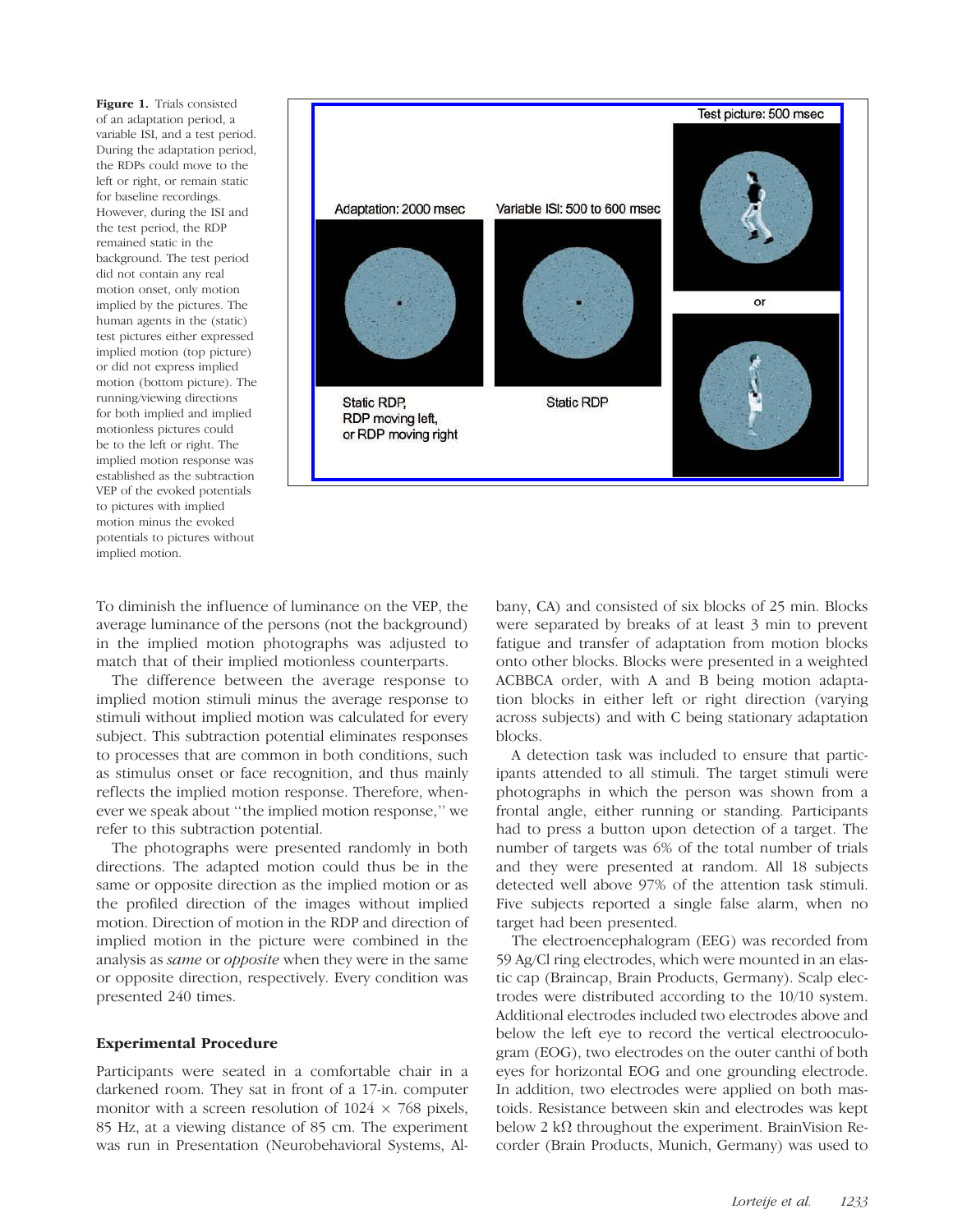sample and digitize the EEG at 1 kHz, and data were filtered (high-pass cutoff at 0.03 Hz, low-pass cutoff at 400 Hz, and a 50-Hz notch filter) and stored on hard disk for off-line analysis. Electrode Cz was used as reference during the experiment. All scalp electrodes, including Cz, were re-referenced off-line to averaged mastoids for further analysis.

# Data Analysis

BrainVision Analyser (Brain Products) was used for data analysis. The EEG was segmented into stimulus-locked epochs of 600 msec (100 msec before to 500 msec after stimulus onset). Segments containing an attention task stimulus (or a false response to a test stimulus) and blinks or eye movements (criteria were greater than 100 or less than  $-100 \mu V$ ), or artifacts (criteria were greater than 120 or less than  $-120 \mu V$  on any EEG channel) were excluded from further analysis. VEPs were filtered (high-pass cutoff 0.05 Hz, low-pass cutoff 20 Hz, 12 dB/ octave) and baseline corrected (for 100 to 0 msec before stimulus onset). For every subject, the average response per condition was calculated. The difference between the average response to implied motion stimuli minus the average response to stimuli without implied motion stimuli was calculated for every subject.

In an earlier evoked potential study (Lorteije et al., 2006), differences in potential between responses to photographs with and without implied motion were most pronounced at occipitoparietal electrodes. EEG potentials evoked by real motion were clearly visible at the same electrodes (Lorteije et al., 2006; Heinrich et al., 2004; Hoffmann et al., 2001; Bach & Ullrich, 1994). For this reason, we selected 17 occipital and parietal electrodes for further analysis on peak amplitudes (P7, P5, P3, P1, Pz, P2, P4, P6, P8, PO7, PO3, POz, PO4, PO8, O2, Oz, and O1; for locations, see N150 in Figure 4A).

#### Source Analysis

To locate the neuronal sources underlying the differences in evoked potentials, brain electric source analysis (BESA 2.2; Scherg & Picton, 1991) was performed on the baseline implied motion grand averages. For each peak, the grand average was calculated over the subjects that were selected for that specific peak in the previous peak amplitude analysis. The analysis included data from all scalp electrodes and not only the 17 posterior ones. BESA modeled location, orientation, and strength of equivalent intracranial dipole sources according to the recorded scalp activity. Grand average peak latencies were established for the P100, the N150, and the P280 as the latencies at which one of the 17 electrodes reached the maximum amplitude for that peak. The optimal dipole solutions were found by searching for a minimum in the residual variance (RV) function at those laten-

cies. To reduce the probability of interacting dipoles (i.e., adjacent dipoles with opposing high-amplitude potential fields), the energy constraint of the BESA model was set to 20% (with the remaining 80% for the RV criterion), thus favoring source solutions with relatively low dipole strengths (Berg & Scherg, 1994). Single dipole pairs were used for source models. The location and orientation of the dipoles were bilateral symmetrically constrained.

# RESULTS

#### Implied Motion VEP

The focus of analysis was on 17 occipital, temporal, and parietal electrodes that most probably reflected responses from visual motion areas. Three peaks in the implied motion response could be discriminated at these locations (Figure 2): two positive peaks at approximately 100 and 280 msec after test stimulus onset (P100 and a broad P280), and one negative peak around 150 msec after test stimulus onset (N150). Comparison of the implied motion VEPs after the three different adaptation conditions showed that the P100 was attenuated due to motion adaptation (static vs. same and opposite), but this modulation was not dependent on the direction of the motion. In contrast, the P280 was clearly reduced in amplitude after adaptation in the same direction, but not after adaptation in the opposite direction. The negative peak did not show any modulation due to motion.

The amplitude of each peak after static adaptation was calculated for every subject. The amplitude in this static condition had to be large enough to reveal possible modulation in the moving adaptation conditions. Therefore, the maximum of each peak after static adaptation was established for every subject by automatic detection of global maxima for each of the 17 channels in Analyzer. The mean potential over the period of 10 msec before to 10 msec after the maximum was chosen as peak amplitude. Because the scalp distribution varied across subjects (especially due to left- or right-hemisphere dominance), the electrode at which this highest amplitude was found could vary across subjects.

The P100 was established as the peak amplitude between 40 and 120 msec after stimulus onset, for every subject. Likewise, the N150 was located between 100 and 200 msec, and the P280 was located within the 240 to 340 msec range. Subjects that had a positive amplitude less than 1.5  $\mu$ V or a negative amplitude greater than  $-1.5 \mu V$  in the static adaptation condition were not included in further analysis for that specific peak.

Using this rule, we included 14 of 18 subjects for the P100 analysis, 18 for the N150, and 15 for the P280. In addition, one subject was excluded for the P280 analysis as she had a much stronger negative peak coinciding in time with the P280  $(-4.9 \mu V \text{ at P7 vs. } 2.2 \mu V \text{ at P2}).$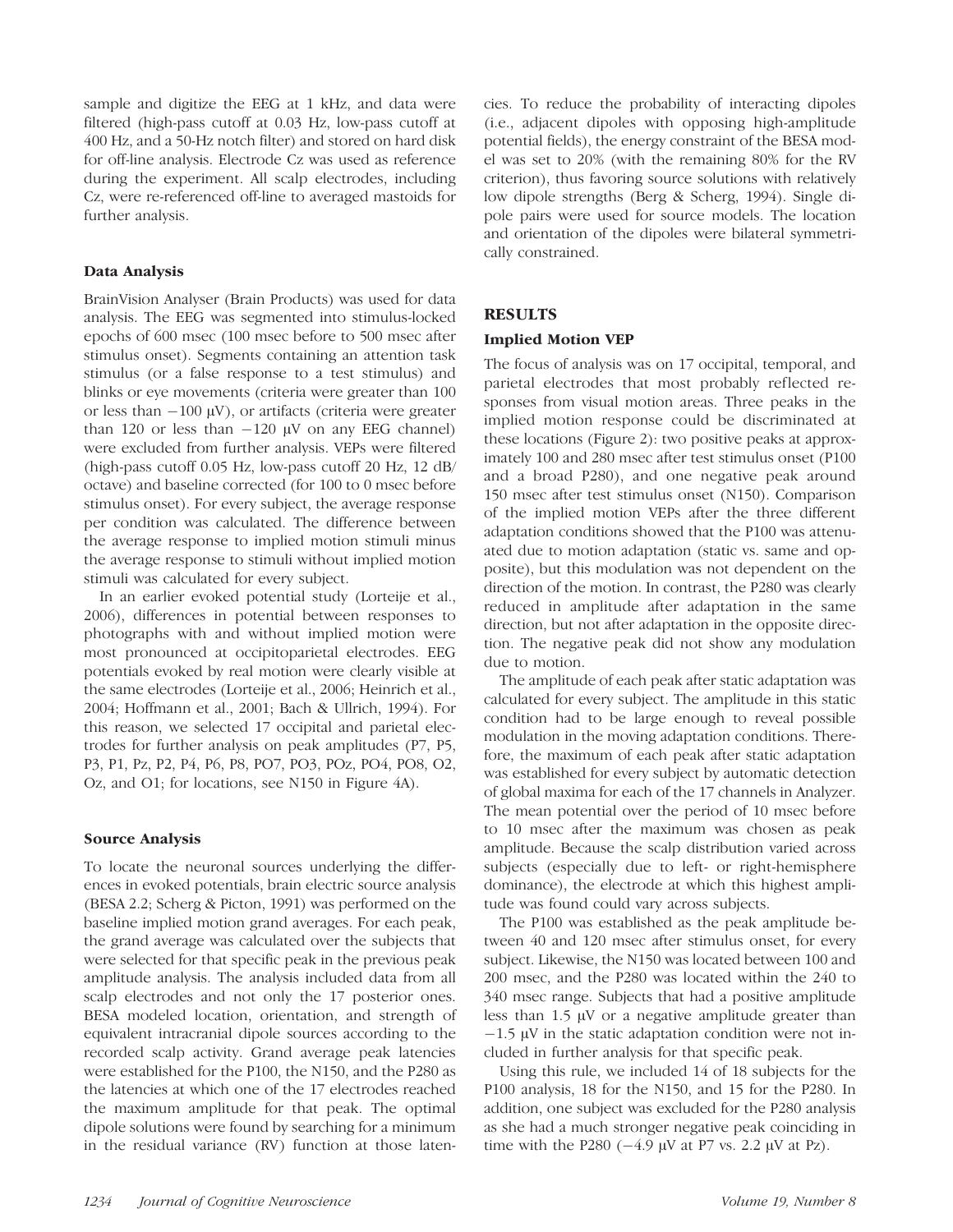Figure 2. Grand averages  $(n = 18)$  of the implied motion response after three types of adaptation at ten electrode positions. Clearly visible are the positive peak around 100 msec (P100), the negative peak around 150 msec (N150), and the much wider positive peak around 280 msec (P280) after stimulus onset, which are indicated with arrows for electrode PO3.



The average maximum (mean  $\pm$  *SEM*) of the P100 was  $2.6 \pm 0.2$  µV for the static adapted condition versus  $1.9 \pm 0.2 \mu$ V for opposite adapted and  $1.7 \mu$ V  $\pm 0.3 \mu$ V for same adapted conditions. The P280 had an average maximum of 2.0  $\pm$  0.2  $\mu$ V for the static adapted condition,  $1.7 \pm 0.3$   $\mu$ V for the opposite adapted, and  $1.2 \pm$  $0.3 \mu V$  for the same adapted condition. The average maximum amplitude of the N150 was  $-3.3 \pm 0.4$  µV for

static adapted,  $-3.2 \pm 0.4$  µV for opposite adapted, and  $-3.3 \pm 0.4$  µV for same adapted conditions.

#### Nondirectional Adaptation Effects

The evoked potentials to implied motion after adaptation to a moving RDP (regardless of direction) were calculated. The amplitudes for these VEPs were obtained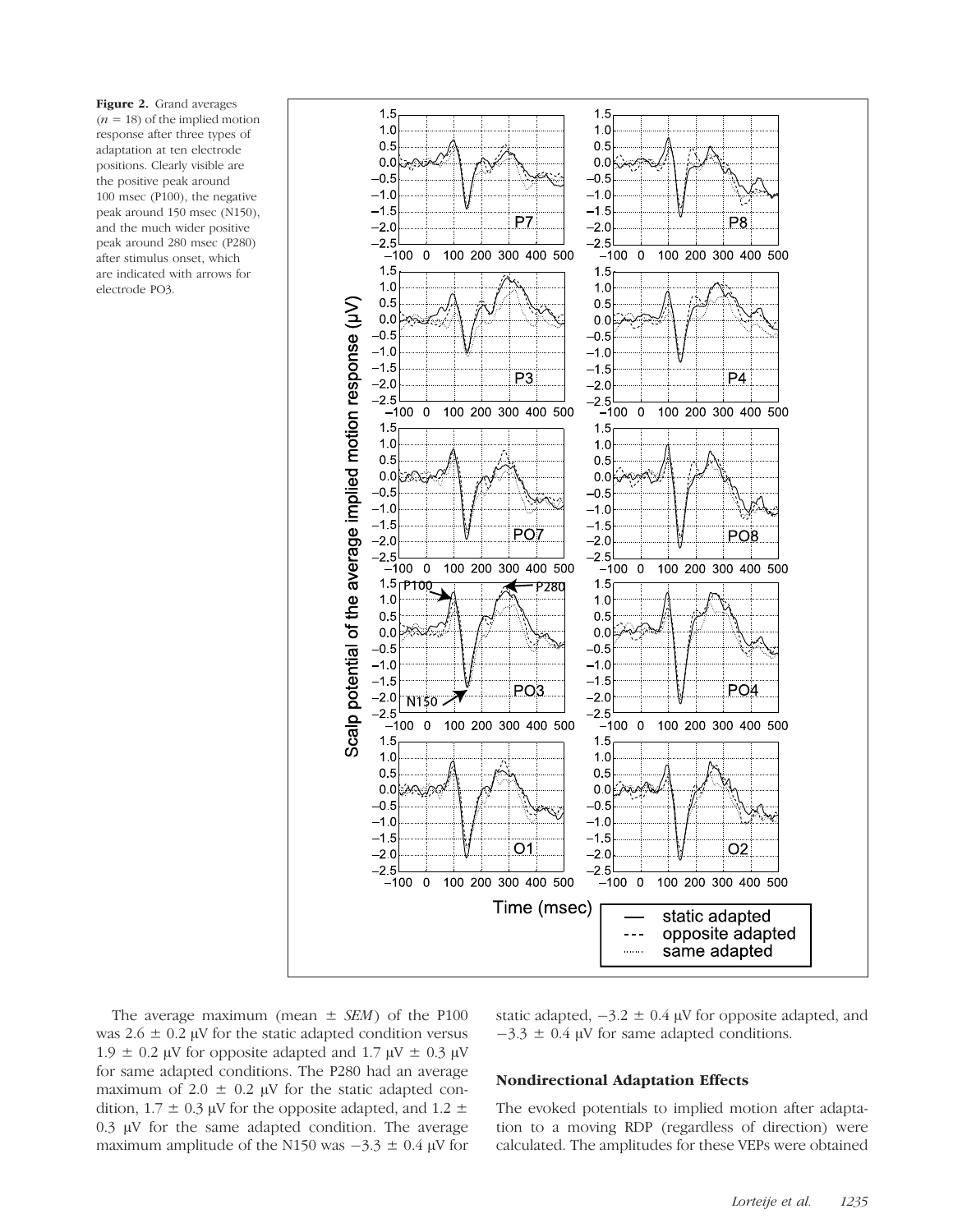from the same electrodes that provided the amplitudes for the static RDP condition. A paired  $t$  test revealed that the amplitudes of the P100 and P280 after motion adaptation differed significantly from the same peaks after static adaptation ( $p = .000$  and .001, respectively), whereas the N150 did not change significantly ( $p = .628$ ).

### Direction-specific Adaptation

To establish direction-specific adaptation effects, the motion adaptation trials were separated into adaptation in the same direction as the implied motion, and adaptation in the opposite direction as the implied motion. The amplitudes of all three peaks after the three adaptation conditions were compared in a repeated measures analysis of variance (ANOVA). Adaptation had a significant effect on the P100 and the P280 (Greenhouse–Geisser corrected  $p$  values were .001 and .002, respectively), but not on the N150 (Greenhouse–Geisser corrected p value was .813). Individual amplitudes after adaptation in the opposite and same direction were normalized by dividing by the corresponding individual amplitudes after static adaptation (Figure 3). Paired  $t$  tests revealed that only the amplitude of the P280 was significantly different after adaptation in the same versus opposite direction ( $p = .036$ ;  $p = .516$  for P100,  $p = .261$  for N150).

### Scalp Distributions and Source Localization

To estimate the locations of neural sources underlying implied motion responses, BESA (Berg & Scherg, 1994; Scherg & Picton, 1991) was performed on the scalp distribution of the baseline grand averages for the P100 and the P280 peaks (Figure 4A). Source models consisted of single dipole pairs, whose bilateral locations and orientations were mirrored in the midline.

Sources were estimated at the grand average peak latencies, that is, 99 msec for the P100, 145 msec for the N150, and 282 msec for the P280 (Figure 4B). The P100 arose from sources in the occipital lobe. Residual variance (RV, the percentage of scalp data that the model cannot account for; the lower the RV, the better the model fits the data) of this dipole model was only 3.7%.

The sources responsible for the N150 were also located in the occipital lobe, although located slightly more anterior than the P100. RV for the N150 was 1.1%. The dipole pair that fitted the P280 was located even more anteriorly toward the temporal lobe compared to the other peaks, with an RV of 6.8%.

Dipole solutions for the individual data were located in the same way as the grand average sources were established, at the individual peak latencies. However, source locations varied across subjects. The  $x$ ,  $y$ , and  $z$ positions of the individual source locations were compared in a multivariate test. Because not all participants passed the criteria to be included in analysis for all three peaks  $(\pm 1.5 \mu V \text{ amplitude})$ , only the source solutions for subjects that were included in analysis for all three peaks were compared statistically. Individual peak locations of 12 subjects were compared in a multivariate analysis, with the three peaks as within-subject factors and the  $x, y$ , and z positions as measures. Locations of the three peaks did not differ significantly: Hotelling's trace,  $F(6,38) = 1.1, p = .356$ . Univariate tests for the three different coordinates did not reveal significantly different positions for the three peaks either (Greenhouse– Geisser corrected  $p$  values for  $x$ ,  $y$ , and  $z$  coordinates were .49, .17, and .72, respectively).

# DISCUSSION

#### Interactions between Real and Implied Motion

The current experiment revealed that adaptation to real motion modulated responses to animate implied motion. The modulation consisted of an attenuation of the amplitude of the early component of the evoked potential (P100), which did not depend on the direction of adapting motion, and an attenuation of the later component (P280), which did depend on congruency of adapting motion and implied motion directions. These peaks are in concordance with those found in an earlier study (Lorteije et al., 2006). In that study, dipole source analysis suggested that the later component (P280) originated from motion-sensitive cortex. However, although real and animate implied motion responses appeared to arise from the same cortical area, this does not neces-

Figure 3. Normalized average maximum amplitudes for three typical implied motion peaks after adaptation to real motion in either the same or opposite direction as the implied motion. Paired  $t$  tests revealed that only the amplitude of the P280 was significantly different for the two motion adaptation directions.

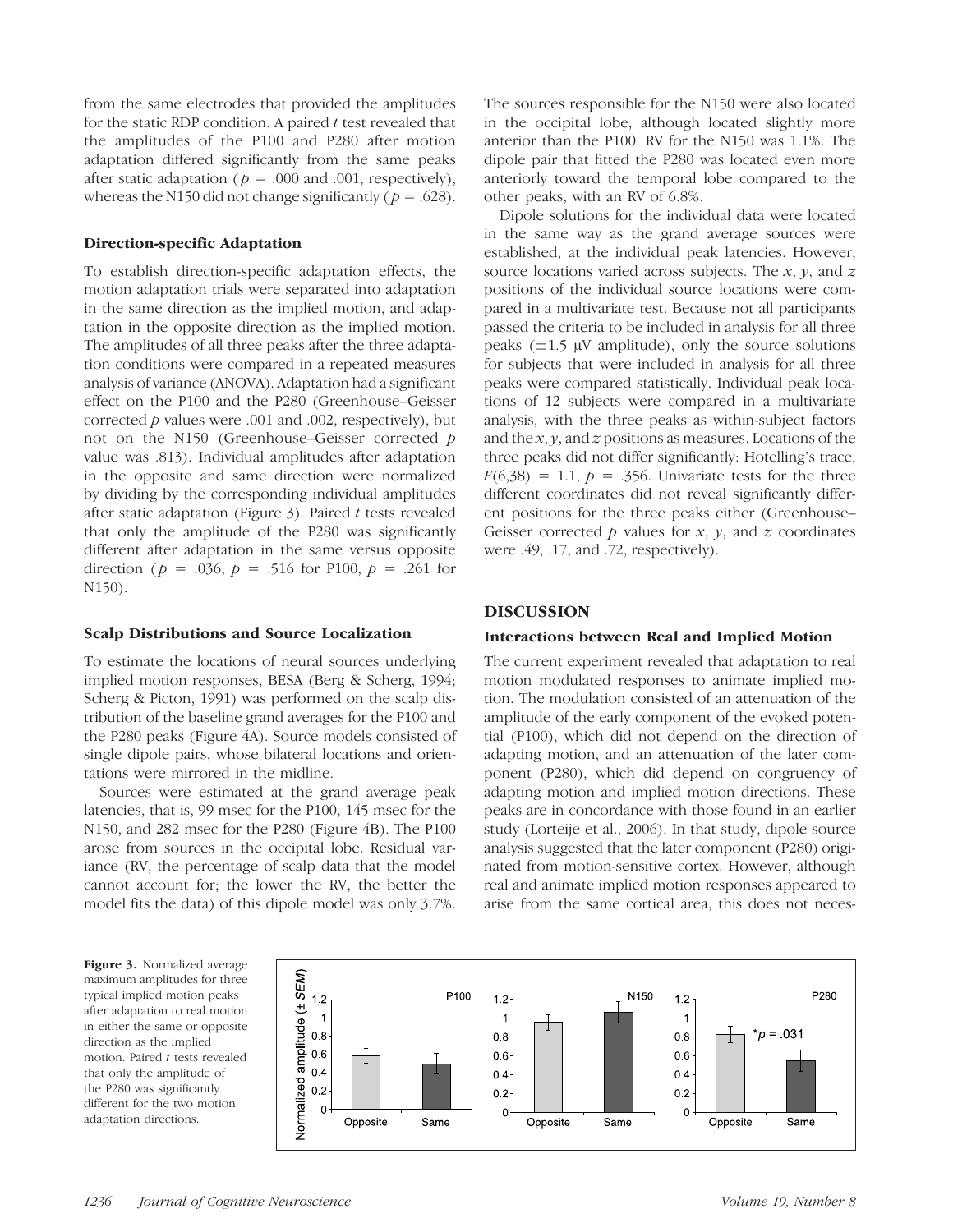

Figure 4. (A) The potential distributions across the scalp of the P100, the N150, and the P280 vary, as is visible in these maps of the grand average implied motion responses at three peak latencies. Note that the scale of the N150 map is larger, as the amplitude of this response was larger than that of both positive peaks. The 17 electrodes that were included in the amplitude analysis are marked with white dots in the N150 maps. (B) Source analysis was performed on the scalp maps. The P100 and N150 are located in the occipital lobe, whereas the P280 seems to be located more anteriorly toward the temporal lobe. However, due to interindividual variation, statistical analysis on the individual source locations revealed that these source locations were not significantly different.

sarily mean that they are processed by the same neurons. Here, for the first time, we have provided evidence that is consistent with interactions at neuronal level between real and animate implied motion processing.

# Source Localizations

Source analysis for the grand average P100, N150, and P280 showed a trend from posterior locations for the P100 toward a more anterior location for the P280, with the N150 in the middle. However, individual locations overlapped and comparison of the source locations for individual subjects did not reveal any significant differences in locations between these peaks. This means that the performed analysis lacked the spatial resolution or statistical strength to discriminate between the three sources. However, the modulation by motion adaptation of the three peaks differed, which indicates that they do arise from different neural populations.

## Nondirectional Adaptation

The amplitude of the P100 peak was attenuated after adaptation with a moving RDP. This modulation is indifferent to the direction of the motion. An earlier study (Lorteije et al., 2006) has hypothesized that this response arises from early visual areas in response to low-level stimulus features such as luminance, spatial frequencies, and orientation. The current results revealed that this peak actually originated from motionor flicker-sensitive neurons, which also responded to nondirectional features of implied motion. The P100 found in the current study coincides in time with the early phase of the P1 component that was found by Di Russo, Martinez, Sereno, Pitzalis, and Hillyard (2001) in their study on early components of the VEP. By combining VEP recordings with fMRI scans, they established that the early phase (80 to 110 msec) of this P1 arose from the dorsal extrastriate cortex, most probably V3, V3a, and the adjacent middle occipital gyrus. Besides the temporal congruency of the P1 in the Di Russo et al. study and the implied motion P100, the source location found for the latter also resembles that of the former, although the spatial resolution of the current study is low.

#### Direction-specific Implied Motion Response

Implied motion typically evoked a positive peak that was maximal around 280 msec after stimulus onset. The amplitude of this peak was significantly attenuated after adaptation to real motion in the same direction as the implied motion, compared to adaptation to real motion in the opposite direction. It has been suggested that this implied motion response is not caused by low-level stimulus differences between the images with implied motion versus images without, such as luminance, orientation, and spatial frequency (Lorteije et al., 2006). In the current paradigm, those features cannot explain the directionally selective adaptation; as the test stimuli were equal for both conditions, only the preceding adaptation direction differed. This strongly suggests that the P280 arises, at least partly, as a response to implied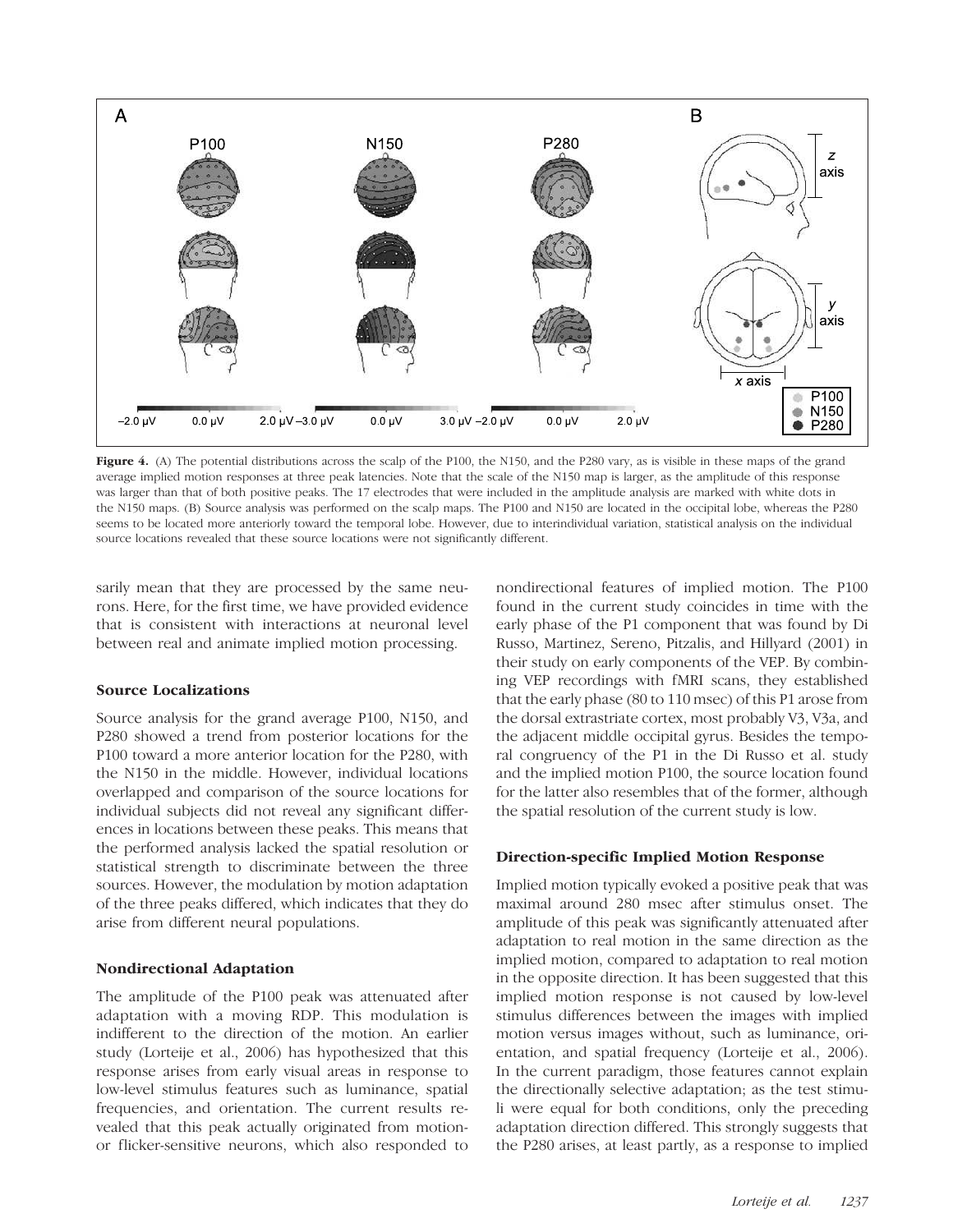motion from motion-sensitive neurons that are directionally tuned. Dipole source analysis of this peak suggests that it arose from an extrastriate area deep between the occipital and temporal lobes, but the spatial resolution was not high enough to reveal the true anatomical source of this response. However, based on the direction-selective motion-sensitive behavior and combined with the implied motion activation found with fMRI (Kourtzi & Kanwisher, 2000; Senior et al., 2000), MT/MST is a plausible candidate for evoking the P280 implied motion response. Recently, however, Nelissen, Vanduffel, and Orban (2006) defined in macaque monkeys cortical areas rostrally of MT/MST that, like MT/ MST, responded not only to real motion, but also to actions implied in static pictures that MT/MST did not respond to. These areas included the lower superior temporal (LST), the fundus superior temporal region (FST), and the middle of the superior temporal polysensory region (STPm). All three are located near the MT/MST complex and may therefore be part of the human MT/MST complex in previous fMRI studies on implied motion (Kourtzi & Kanwisher, 2000; Senior et al., 2000). It may thus well be that the P280 arose from human homologues of macaque LST, FST, and STPm instead of MT/MST.

# The N150

The negative peak around 150 msec was not modulated by motion in either direction-selective or directionindependent manner. This suggests that the N150 is a response to implied motion arising from neurons that are not involved in real motion processing. Although this N150 overlaps in time with the N200 evoked by real motion onset, the N150 originates from a different neural population and should not be mistaken for the N200.

Because we established the implied motion response as the difference in response to pictures with implied motion minus pictures without, the N150 may reflect low-level stimulus differences between the two picture conditions irrespective of the presence or absence of implied motion, for example, size, orientation, and spatial frequency. These stimulus features cannot explain the direction-selective P280, but may be responsible for the N150.

In contrast, the P100 that preceded the N150 could be modulated by real motion, that is, its amplitude was reduced after motion adaptation, regardless of direction. Interestingly, this adaptation of an early visual process is not inherited by the process underlying the N150. There are two explanations for this discontinued adaptation. First, it could mean that the neural process that underlay the N150 did not follow the neural process responsible for the P100 in the hierarchy of the visual system. Instead, the N150 might have represented neural processing that was part of a parallel visual path. Second, even when the total response from an earlier process

(P100) was diminished due to adaptation, gain control mechanisms could have enabled further processes (N150) to respond as vigorously as before adaptation by responding to the ratio of the output of the adapted process rather than to the total strength of the output.

# Role of the Superior Temporal Sulcus in Implied Motion Processing

The latency of the implied motion response (240– 300 msec) was longer than that of real motion, which typically has a latency of 150 to 200 msec (Lorteije et al., 2006; Heinrich et al., 2004; Hoffmann et al., 2001; Bach & Ullrich, 1994). This indicates that implied motion is not processed along the dorsal visual path, as real motion is, but arrives at motion processing areas via a longer route, possibly as a projection from temporal form areas. The implied motion-sensitive VEP contains contributions from motion-sensitive neurons across the complete spectrum of directional selectivity. Therefore, direction-selective adaptation of the VEP is only possible if the feedback input to its underlying generator is also direction-selective.

A good candidate for providing a directionally selective projection is the superior temporal sulcus (STS) region, which seems to be specialized for the perception of bodily actions and postures in both macaque monkeys (Barraclough, Xiao, Oram, & Perrett, 2006; Jellema & Perrett, 2003a, 2003b; Jellema, Baker, Wicker, & Perrett, 2000) and humans (Allison, Puce, & McCarthy, 2000). Cells in the anterior part of the macaque STS respond to specific articulated body movements and postures, whether executed by an actor, or expected to happen on the basis of the immediately preceding perceptual history ( Jellema & Perrett, 2003b), or when implied by the articulation of limbs in a static body posture ( Jellema & Perrett, 2003a). More importantly, the majority of these cells shows selectivity for the direction of the articulation with respect to the observer, and only a minority will respond to an articulation irrespective of its direction ( Jellema & Perrett, 2006).

Barraclough et al. (2006) showed that neurons in the upper bank, lower bank, and fundus of the rostral STS and inferotemporal cortex are selective to the degree of articulation. Interestingly, neurons that responded stronger to static images of walking persons were more responsive to a movie in which a person was walking forward versus backward, whereas neurons that were more responsive to images of standing postures responded stronger to walking backward versus walking forward.

Thus, populations of STS neurons could provide the information needed for a direction-specific implied motion response in motion-sensitive areas. Evoked potentials arising from the STS responses to faces and objects occur as a negative peak around 170 msec (Itier & Taylor, 2004a, 2004b). However, it is very unlikely that the N150 found here was STS based. Instead, it arose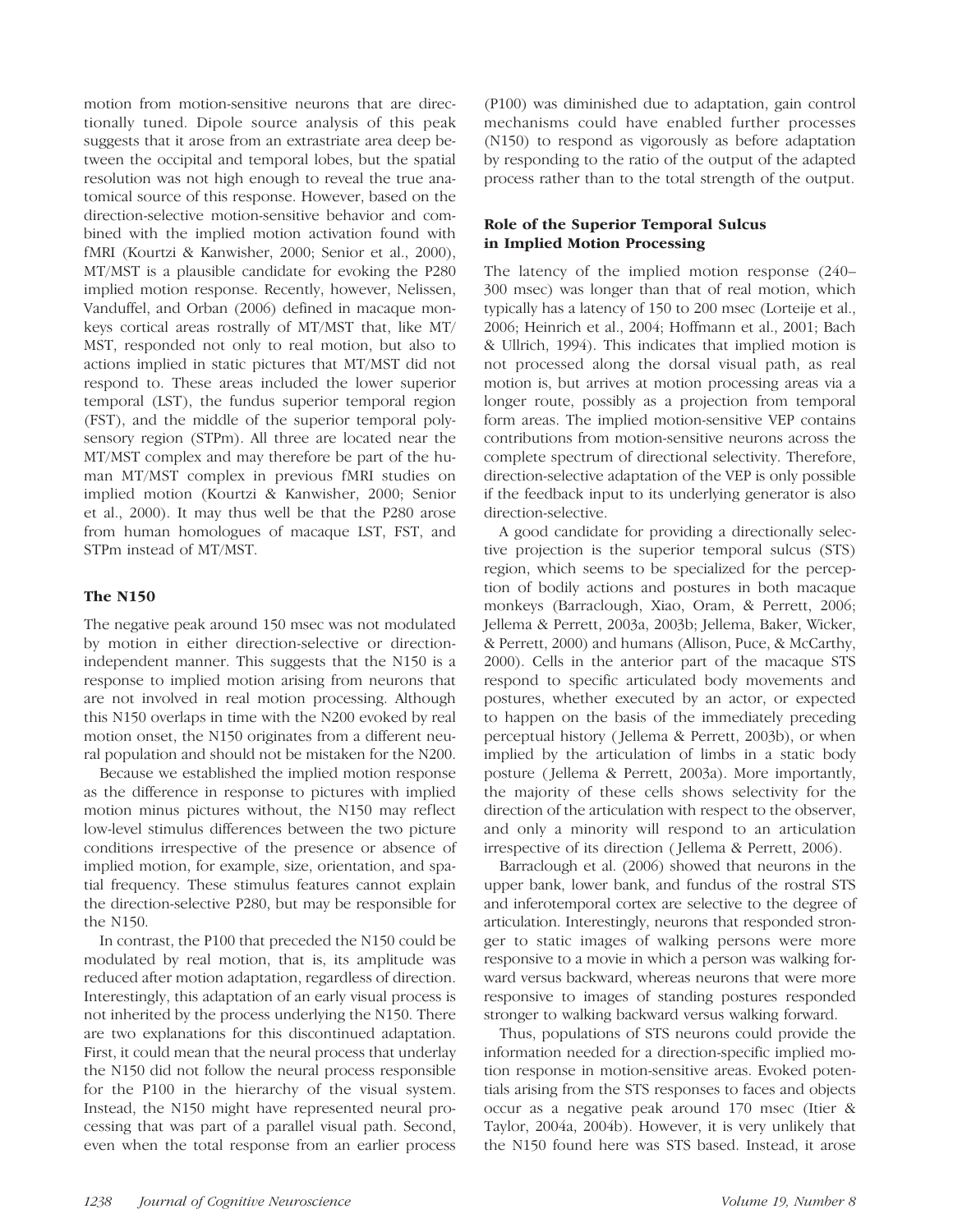from a much more occipital source. Because similar numbers of STS neurons respond to images with and images without implied motion, the net implied motion response from the STS population would approach zero (Barraclough et al., 2006). This might explain why the STS response was not visible in our EEG recordings.

# Shared Neural Structure for Implied and Real Motion

The direction-specific interaction of implied and real motion processing may play an important role in visual processing. We showed that an image of a person or object expressing implied motion activates directionspecific, motion-sensitive neurons. A strong activation might lead to illusory motion perception. Such a phenomenon has been described by, for example, Freyd (1983) in psychophysical experiments. Freyd showed that observers extrapolate the remembered position of objects according to the implied direction of motion, referred to as representational momentum (RM). When MT/MST is withheld from coherent firing by application of transcranial magnetic stimulation, the RM effect disappears (Senior, Ward, & David, 2002), which indicates the functional necessity of MT/MST for RM. Our results suggest that rather than this complete disruption of MT/ MST, a more subtle adaptation of direction-selective motion neurons might also eliminate the RM effect.

Note that RM has many forms and can be induced by several stimulus features, including postural cues that were present in the current study, but also by, for instance, an inducing motion sequence (e.g., Freyd & Finke, 1984). In addition, knowledge of the environment surrounding an object (e.g., gravity, friction) or even semantic cues as inserting inducing words as ''bounce'' or ''crash'' causes or modulates RM effects. (For a review on the extensive research that has been performed on RM see Hubbard, 2005.)

The sharing of neural structures for real and implied motion processing is in concurrence with an MEG study by Amorim et al. (2000), which revealed a common substrate in the right centroparietal region for rotational RM and imaginary rotation. These authors found the same scalp distribution for imagining a virtual sea horizon rotate and for the RM effect induced by a rotating virtual sea horizon, which indicates that they are processed in the same cortical area. It would be interesting to use an adaptation paradigm as used in the current article to establish whether those two effects are processed by the same (rotation direction selective), or by different populations of neurons in the same area.

# Function of Direction-specific Implied Motion Processing

A weak activation of motion-sensitive cortex by animate implied motion might not lead to illusory motion, but it could still lower the action potential threshold of neurons with a specific direction tuning, thus making the motionsensitive area more sensitive for motion in the implied motion direction. In natural scenes, a moving animate figure expresses both form cues (implied motion) and real motion cues. The extra activation of motion areas by implied motion would make the viewer more susceptible to the motion of the moving figure, which is especially relevant when the background is also moving. The animate moving figure would thus jump out of the background motion. Furthermore, we often get an intermittent view of a continuous action due to distractions such as occluding objects or blinking of the eyes. To be still able to infer the course of the action in such situations, it would be extremely useful if the fragmented images of articulated body postures would somehow contribute to the action representation and the perceived motion. The direction-selective interaction between real and animate implied motion processing, as described in this study, could well provide for this.

# Acknowledgments

This study was supported by The Helmholtz Research Institute, Utrecht University; the Dutch Science Organization (NWO); the Utrecht University High Potential Program; and the Belgian Science Policy IUAP program. We thank Prof. Dr. A. V. van den Berg for comments and advise on this manuscript.

Reprint requests should be sent to Richard van Wezel, Department of Functional Neurobiology, Utrecht University, Padualaan 8, 3584CH Utrecht, the Netherlands, or via e-mail: R.J.A.vanWezel@ bio.uu.nl.

# REFERENCES

- Allison, T., Puce, A., & McCarthy, G. (2000). Social perception from visual cues: Role of the STS region. *[Trends in](http://www.mitpressjournals.org/action/showLinks?crossref=10.1016%2FS1364-6613%2800%2901501-1)* [Cognitive Sciences,](http://www.mitpressjournals.org/action/showLinks?crossref=10.1016%2FS1364-6613%2800%2901501-1) 4, 267-278.
- Amorim, M. A., Lang, W., Lindinger, G., Mayer, D., Deecke, L., & Berthoz, A. (2000). Modulation of spatial orientation processing by mental imagery instructions: A MEG study of representational momentum. [Journal of Cognitive](http://www.mitpressjournals.org/action/showLinks?system=10.1162%2F089892900562345) [Neuroscience](http://www.mitpressjournals.org/action/showLinks?system=10.1162%2F089892900562345), 12, 569–582.
- Bach, M., & Ullrich, D. (1994). Motion adaptation governs the shape of motion-evoked cortical potentials. [Vision](http://www.mitpressjournals.org/action/showLinks?crossref=10.1016%2F0042-6989%2894%2990111-2) [Research](http://www.mitpressjournals.org/action/showLinks?crossref=10.1016%2F0042-6989%2894%2990111-2), 34, 1541-1547.
- Barraclough, N. E., Xiao, D., Oram, M. W., & Perrett, D. I. (2006). The sensitivity of primate STS neurons to walking sequences and to the degree of articulation in static images. [Progress in Brain Research](http://www.mitpressjournals.org/action/showLinks?crossref=10.1016%2FS0079-6123%2806%2954007-5), 154, 135-148.
- Berg, P., & Scherg, M. (1994). Besa version 2.0 handbook. Munich: Megis.
- Di Russo, F., Martinez, A., Sereno, M. I., Pitzalis, S., & Hillyard, S. A. (2001). Cortical sources of the early components of the visual evoked potential. Human Brain Mapping, 15, 95–111.
- Freyd, J. J. (1983). The mental representation of movement when static stimuli are viewed. Perception  $E$  Psychophysics, 33, 575–581.
- Freyd, J. J., & Finke, R. A. (1984). Representational momentum. [Journal of Experimental Psychology: Learning, Memory,](http://www.mitpressjournals.org/action/showLinks?crossref=10.1037%2F0278-7393.10.1.126) [& Cognition](http://www.mitpressjournals.org/action/showLinks?crossref=10.1037%2F0278-7393.10.1.126), 10, 126–132.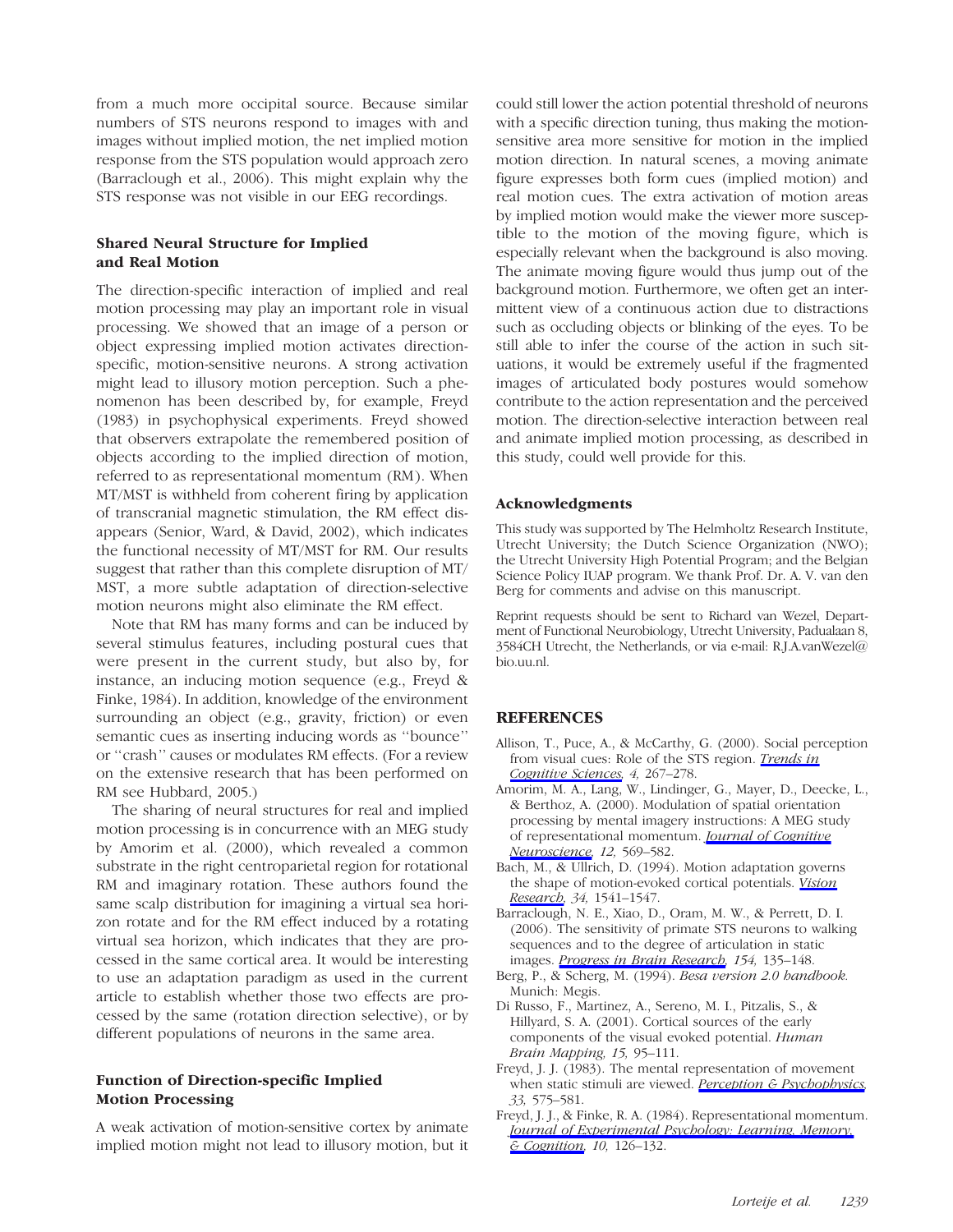Heinrich, S. P., van der Smagt, M. J., Bach, M., & Hoffmann, M. B. (2004). Electrophysiological evidence for independent speed channels in human motion processing. Journal of Vision, 4, 469–475.

Hoffmann, M. B., Unsold, A. S., & Bach, M. (2001). Directional tuning of human motion adaptation as reflected by the motion VEP. Vision Research, 41, 2187–2194.

Hubbard, T. L. (2005). Representational momentum and related displacements in spatial memory: A review of the findings. *Psychonomic Bulletin & Review*, 12, 822–851.

Huk, A. C., Ress, D., & Heeger, D. J. (2001). Neuronal basis of the motion aftereffect reconsidered. [Neuron](http://www.mitpressjournals.org/action/showLinks?crossref=10.1016%2FS0896-6273%2801%2900452-4), 32, 161–172.

Itier, R. J., & Taylor, M. J. (2004a). N170 or N1? Spatiotemporal differences between object and face processing using ERPs. [Cerebral Cortex,](http://www.mitpressjournals.org/action/showLinks?crossref=10.1093%2Fcercor%2Fbhg111) 14, 132-142.

Itier, R. J., & Taylor, M. J. (2004b). Source analysis of the N170 to faces and objects. *[NeuroReport](http://www.mitpressjournals.org/action/showLinks?crossref=10.1097%2F01.wnr.0000127827.73576.d8)*, 15, 1261-1265.

Jellema, T., Baker, C. I., Wicker, B., & Perrett, D. I. (2000). Neural representation for the perception of the intentionality of actions. **[Brain and Cognition](http://www.mitpressjournals.org/action/showLinks?crossref=10.1006%2Fbrcg.2000.1231)**, 44, 280–302.

Jellema, T., & Perrett, D. I. (2003a). Cells in monkey STS responsive to articulated body motions and consequent static posture: A case of implied motion? [Neuropsychologia,](http://www.mitpressjournals.org/action/showLinks?crossref=10.1016%2FS0028-3932%2803%2900175-1) 41, 1728–1737.

Jellema, T., & Perrett, D. I. (2003b). Perceptual history influences neural responses to face and body postures. [Journal of Cognitive Neuroscience,](http://www.mitpressjournals.org/action/showLinks?system=10.1162%2F089892903770007353) 15, 961-971.

Jellema, T., & Perrett, D. I. (2006). Neural representations of perceived bodily actions using a categorical frame of reference. [Neuropsychologia](http://www.mitpressjournals.org/action/showLinks?crossref=10.1016%2Fj.neuropsychologia.2006.01.020), 44, 1535-1546.

Kohn, A., & Movshon, J. A. (2003). Neuronal adaptation to visual motion in area MT of the macaque. Neuron, 39, 681–691.

Kourtzi, Z., & Kanwisher, N. (2000). Activation in human MT/MST by static images with implied motion. *[Journal](http://www.mitpressjournals.org/action/showLinks?system=10.1162%2F08989290051137594)* [of Cognitive Neuroscience,](http://www.mitpressjournals.org/action/showLinks?system=10.1162%2F08989290051137594) 12, 48–55.

Levinson, E., & Sekuler, R. (1976). Adaptation alters perceived direction of motion. [Vision Research,](http://www.mitpressjournals.org/action/showLinks?crossref=10.1016%2F0042-6989%2876%2990189-9) 16, 779-781.

Lorteije, J. A. M., Kenemans, J. L., Jellema, T., van der Lubbe, R. H. J., de Heer, F., & van Wezel, R. J. A. (2006). Delayed response to animate implied motion in human motion processing areas. *[Journal of Cognitive Neuroscience](http://www.mitpressjournals.org/action/showLinks?system=10.1162%2Fjocn.2006.18.2.158)*, 18, 158–168.

Mather, G., Verstraten, F., & Anstis, S. (1998). The motion after effect: A modern perspective. Cambridge: MIT Press.

Maunsell, J. H. R., & Newsome, W. T. (1987). Visual processing in monkey extrastriate cortex. [Annual](http://www.mitpressjournals.org/action/showLinks?crossref=10.1146%2Fannurev.ne.10.030187.002051) [Review of Neuroscience,](http://www.mitpressjournals.org/action/showLinks?crossref=10.1146%2Fannurev.ne.10.030187.002051) 10, 363-401.

Nelissen, K., Vanduffel, W., & Orban, G. A. (2006). Charting the lower superior temporal region, a new motion-sensitive region in monkey superior temporal sulcus. Journal of Neuroscience, 26, 5929–5947.

Scherg, M., & Picton, T. W. (1991). Separation and identification of event-related potential components by brain electric source analysis. Electroencephalography and Clinical Neurophysiology Supplement, 42, 24–37.

Schrater, P. R., & Simoncelli, E. P. (1998). Local velocity representation: Evidence from motion adaptation. [Vision Research,](http://www.mitpressjournals.org/action/showLinks?crossref=10.1016%2FS0042-6989%2898%2900088-1) 38, 3899-3912.

Senior, C., Barnes, J., Giampietro, V., Simmons, A., Bullmore, E. T., Brammer, M., et al. (2000). The functional neuroanatomy of implicit-motion perception or representational momentum. [Current Biology](http://www.mitpressjournals.org/action/showLinks?crossref=10.1016%2FS0960-9822%2899%2900259-6), 10, 16–22.

Senior, C., Ward, J., & David, A. S. (2002). Representational momentum and the brain: An investigation into the functional necessity of V5/MT. [Visual Cognition](http://www.mitpressjournals.org/action/showLinks?crossref=10.1080%2F13506280143000331), 9, 81–92.

Ungerleider, L. G., & Mishkin, M. (1982). Two cortical visual systems. In D. J. Ingle, M. A. Goodale, & R. J. W. Mansfield (Eds.), Analysis of visual behavior (pp. 549–586). Cambridge: MIT Press.

Van Wezel, R. J. A., & Britten, K. H. (2002). Motion adaptation in area MT. Journal of Neurophysiology, 88, 3469–3476.

Zeki, S. M. (1978). Uniformity and diversity of structure and function in rhesus monkey prestriate visual cortex. Journal of Physiology, 277, 273–290.